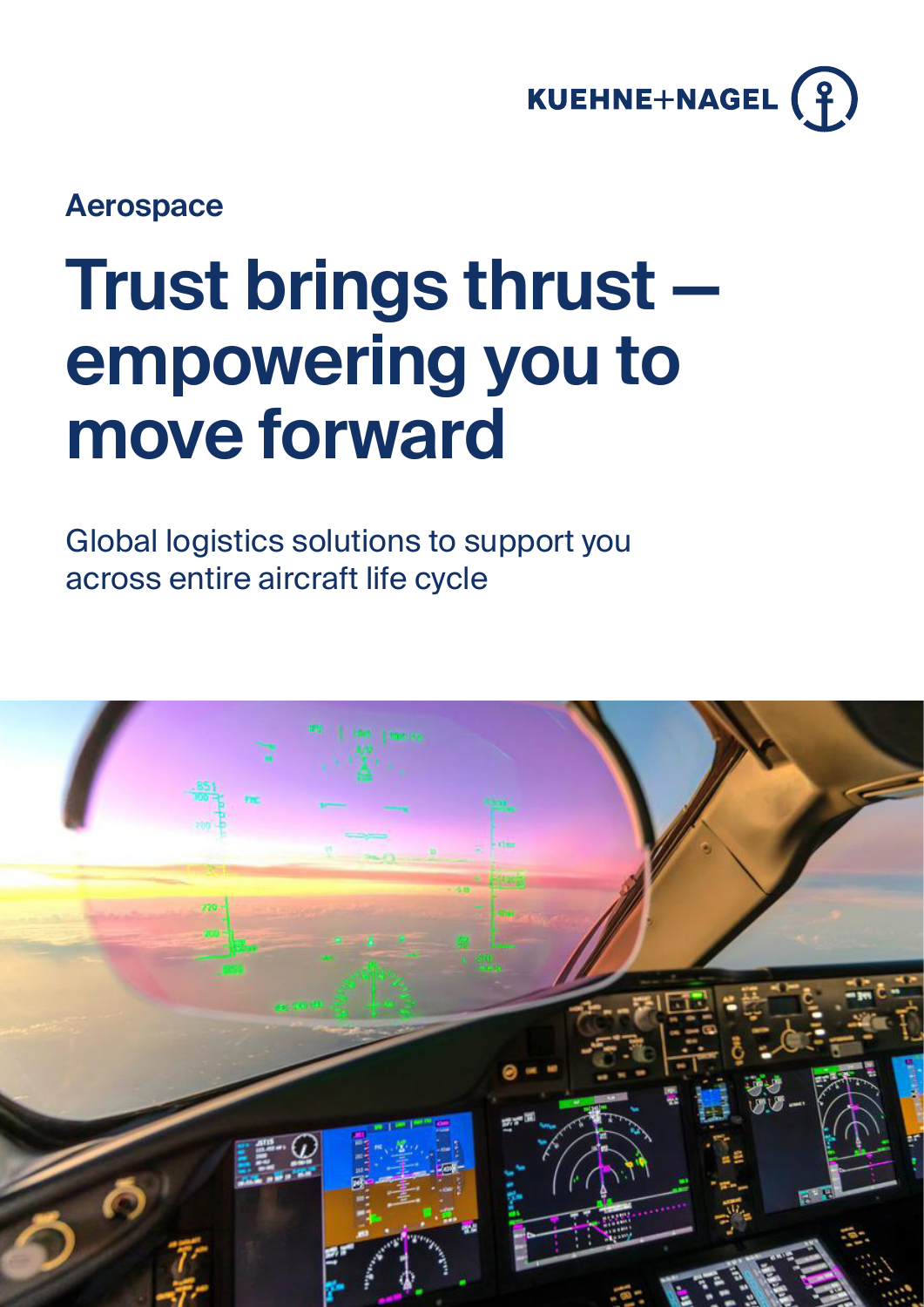### **Aerospace**

As the aerospace industry experiences severe turbulence, you need a trusted partner and advisor in logistics. We can support you in securing your aircraft portfolio and are ready to take on this responsibility.

#### **Bringing thrust back**

For over 30 years, we have been developing customised solutions together with our customers. As the aerospace industry reforms, we use our deep expertise to create relevant solutions that bring thrust back into the industry.

#### **Covering complete life cycle**

With our diversified portfolio of end-to-end solutions, we support the entire industry: From manufacturers and MRO's to leasing companies and airlines.

#### **Thrust based on trust**

Trust is our most valuable asset. Our services follow strictly regulated and regularly audited processes fully compliant to EN/AS9100 standards. You can expect the highest service quality every time.

#### **Full visibility**

Predictability and transparency are essential in improving efficiency and enable your assets to generate maximum value. With our digital solutions, you have complete visibility of your orders.

![](_page_1_Figure_10.jpeg)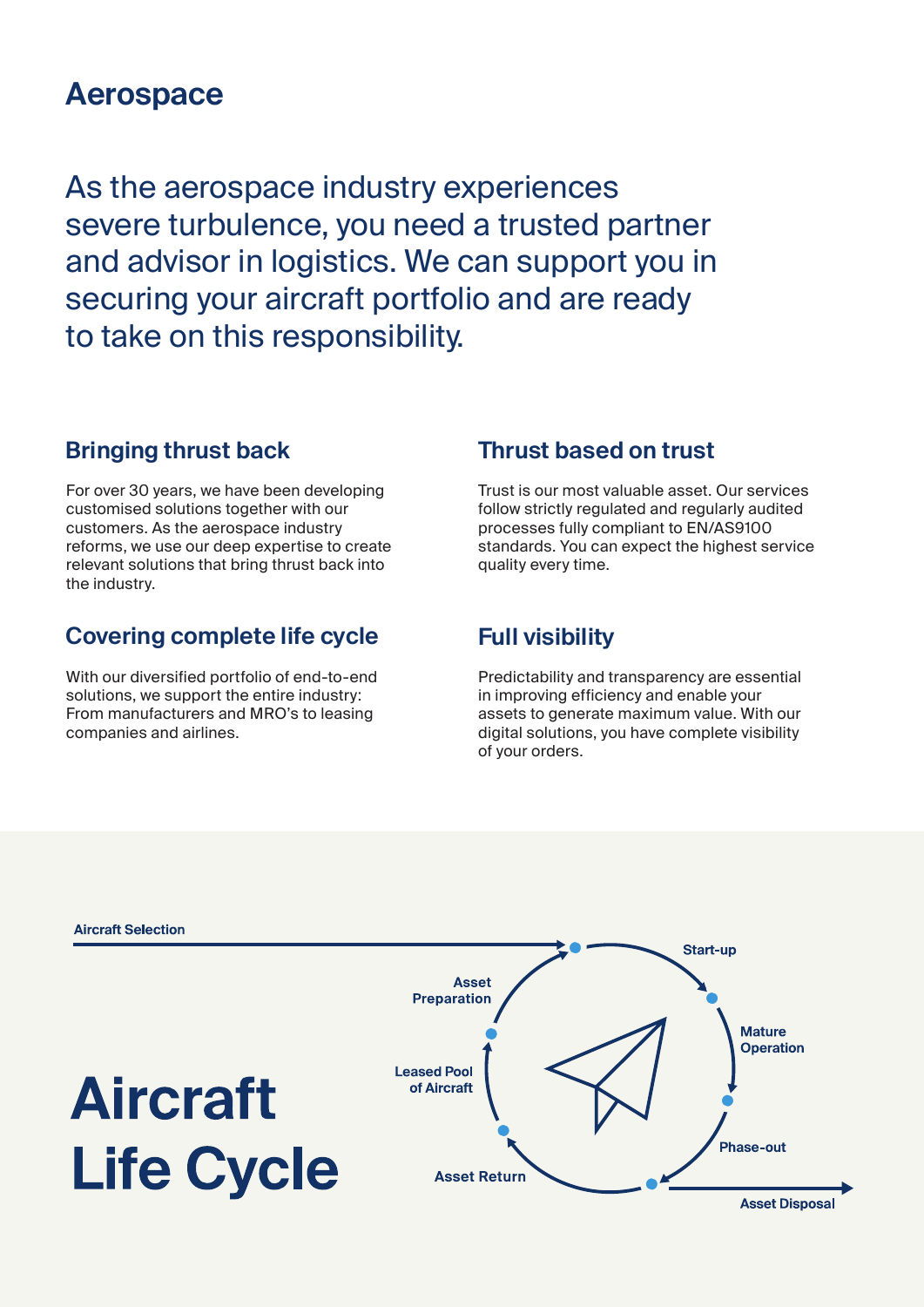![](_page_2_Picture_0.jpeg)

#### **Our end-to-end solutions:**

- **Interior Logistics** provides services specially tailored to support aircraft interior fitting and refurbishment
- **Engine Logistics** offers secure and certified engine transportation and storage
- **Spares Logistics** offers global solutions for aerospace parts, including repairs
- **Passenger to Freighter Logistics** (P2F) is our end-to-end solution to manage the conversion of passenger aircraft into long-lasting freighters
- **AOG (Aircraft On Ground) Logistics** is our time-critical solution operated together with Sterling Aviation Logistics
- **Production Logistics** is a complete logistics solution for your aerospace production environment
- **Inflight Services and SkyLogistix**  includes everything you need to keep your passengers comfortable in-flight
- **Aviation Leasing Logistics** is our endto-end solution ranging from customs clearance, spare parts shipping and repossession support

#### **Benefit from:**

- Full support across the entire aircraft life cycle
- Service levels that match your needs. depending on priority and speed
- Standard operating procedures that exceed the governing industry regulations
- Global transparency and complete visibility of your orders down to part and serial number
- Predictability of solutions with all contingencies covered
- Comprehensive customs management targeted to optimise costs

# **Reach new heights with Kuehne+Nagel Aerospace**

→ kuehne-nagel.com/aerospace